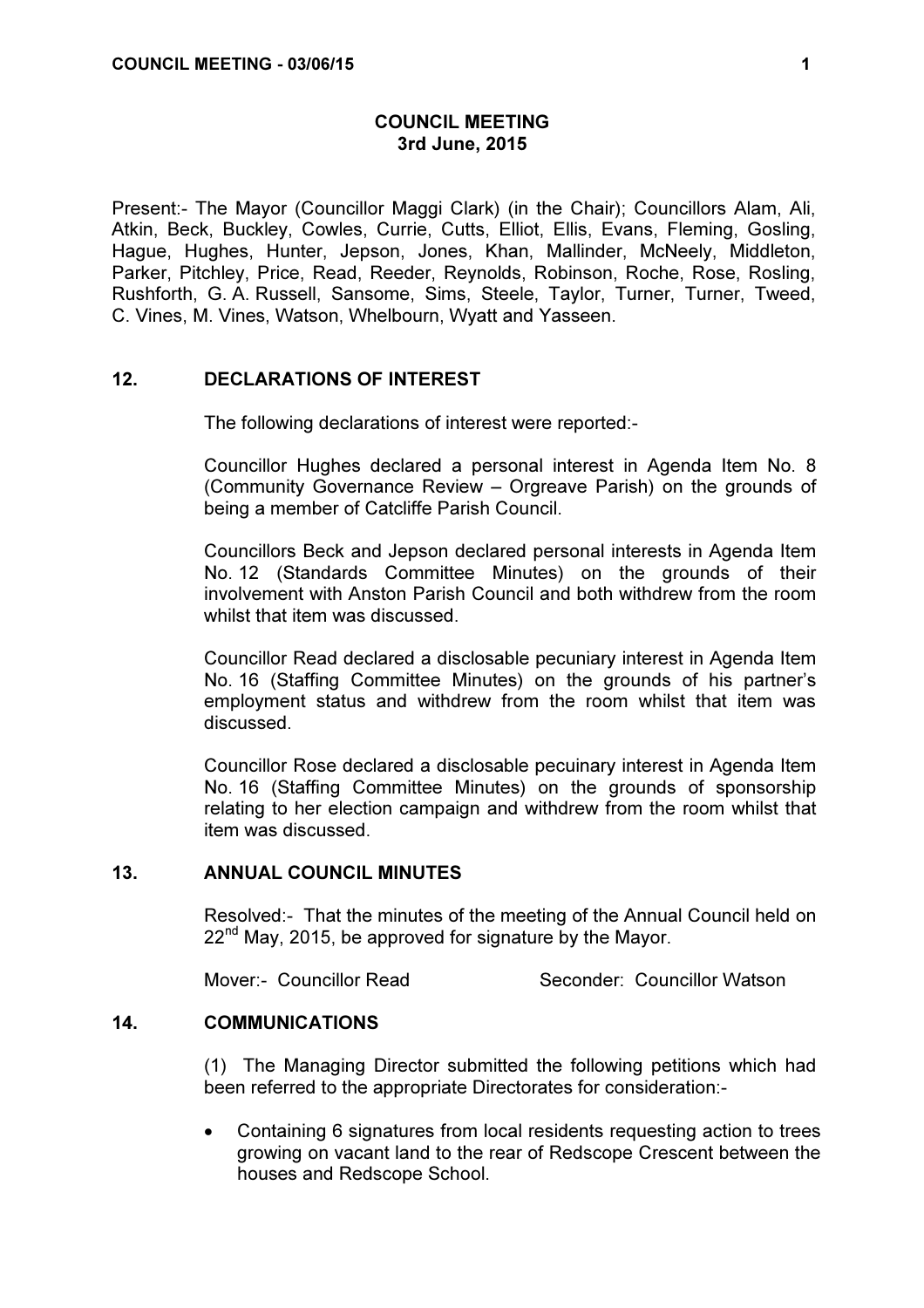• Containing 159 signatures from local residents requesting road safety measures to be put in place at Swinton Bridge and refers to a traffic accident occurring on Monday, 18th May, 2015.

(2) The Managing Director submitted apologies for absence from Councillors Ahmed, Astbury, Beaumont, Burton, Finnie, Godfrey, Hamilton, Hoddinott, Lelliott, Pickering, Roddison, Smith, Wallis and Whysall.

# 15. QUESTIONS FROM MEMBERS OF THE PUBLIC

 (1) Mr. D. Smith asked why had the Council not got an Empty Homes Officer.

Councillor Read, Leader, explained that the Voids Team, within Contract and Service Development, had overall responsibility for managing the performance of vacant Council properties. For the last three years the number of Council void properties in Rotherham had placed performance within the top quartile for all social landlords on the Housemark national benchmarking system.

In respect of privately owned empty properties, the role of an 'Empty Homes Officer' was accommodated within the responsibilities of the Council's Private Sector Housing Officer who, as part of his role, coordinated the activity of the Council in tackling empty private homes. This activity was predominantly focused on long-term (over six months) empty properties. The Council for a long time had initiatives in place to bring long term empty properties back into use and there was a Private Sector Empty Property action plan produced that identified what the Council intended to do to return properties to use as soon as possible.

In a supplementary question Mr. D. Smith referred to the Dinnington Ward and how they had the fourth highest number of empty homes in Rotherham, which was three times the Borough average of 9.3% against 3.2%.

He described how Dinnington was suffering from empty homes blight and the failings of the Housing Department in dealing with the issue. He believed Dinnington had been let down by the Council and wished to see the occupancy rate increased and housing brought back into use in areas such as Dinnington.

He referred to there being 196 empty homes in Dinnington and asked how many EDM homes in Dinnington had been issued.

The Leader confirmed he would respond to this question in writing.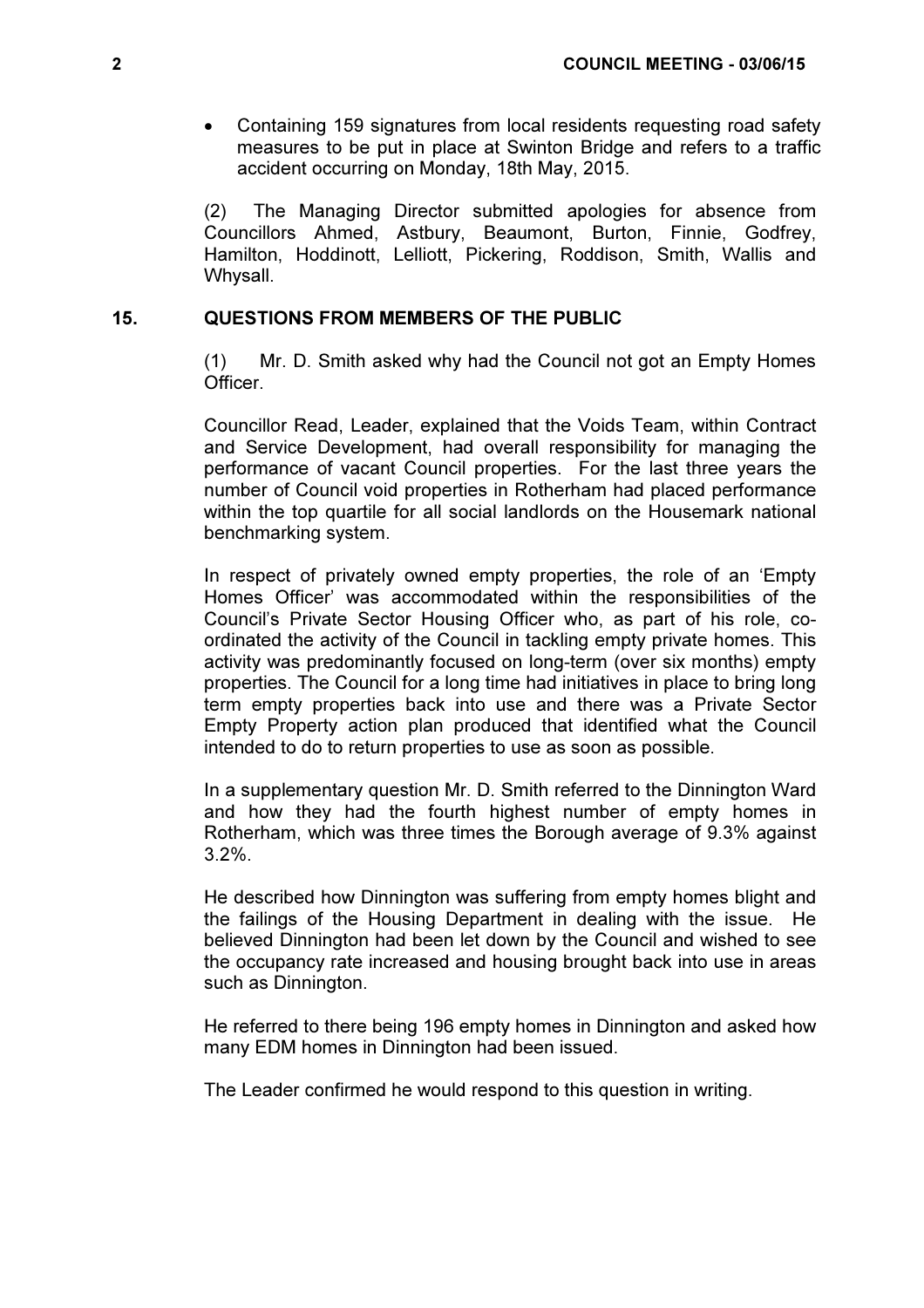(2) Mr. B. Cutts asked whether the practice and procedures over the five days' notice given to produce the answer for the public and Councillors' questions could be described. With the restriction of a fifty word limit to this question could the supplementary question and answer please be minuted.

Councillor Watson, Deputy Leader, referred to the recent cross-party review group that looked at the questions presented to the Council. It was decided unanimously that the deadline for submitting questions would move from the Monday to the previous Friday to enable the proper investigation of the issue and the preparation of a response to avoid answers then having to be provided in writing.

The procedure had now been changed to include any supplementary question and answer being recorded in the minutes.

In a supplementary question Mr. B. Cutts provided three examples of past activity which he wished to share. The first related to his involvement as a Governor, his seeking of financial information and the difficulty he experienced with obtaining information from Rotherham. He described how he had obtained this information from another Council in Hampshire.

His second related to a question to former Councillor Hussain and an unsatisfactory answer he had received. He also referred to the resignation of Councillor Hussain and questioned whether the two matters were related.

His third related to a question he had asked at a previous Council meeting about the employment of Councillors in commerce or industry to which he claimed he had not had a reply. He had asked the same question of a Council in Worcester and had received a prompt reply. Why could another Council provide the information and this Council Chamber could not?

Councillor Watson, Deputy Leader, pointed out that this information should be contained within the Register of Interests which was publically available for each Elected Member. A response to Mr. Cutts would be provided in writing.

# 16. ORGANISATIONAL REVIEW OF ROTHERHAM COUNCIL - LAYING THE FOUNDATIONS

 Consideration was given to the senior management review that had taken place, which had been particularly urgent given the gaps in permanent management appointments following resignations and retirements.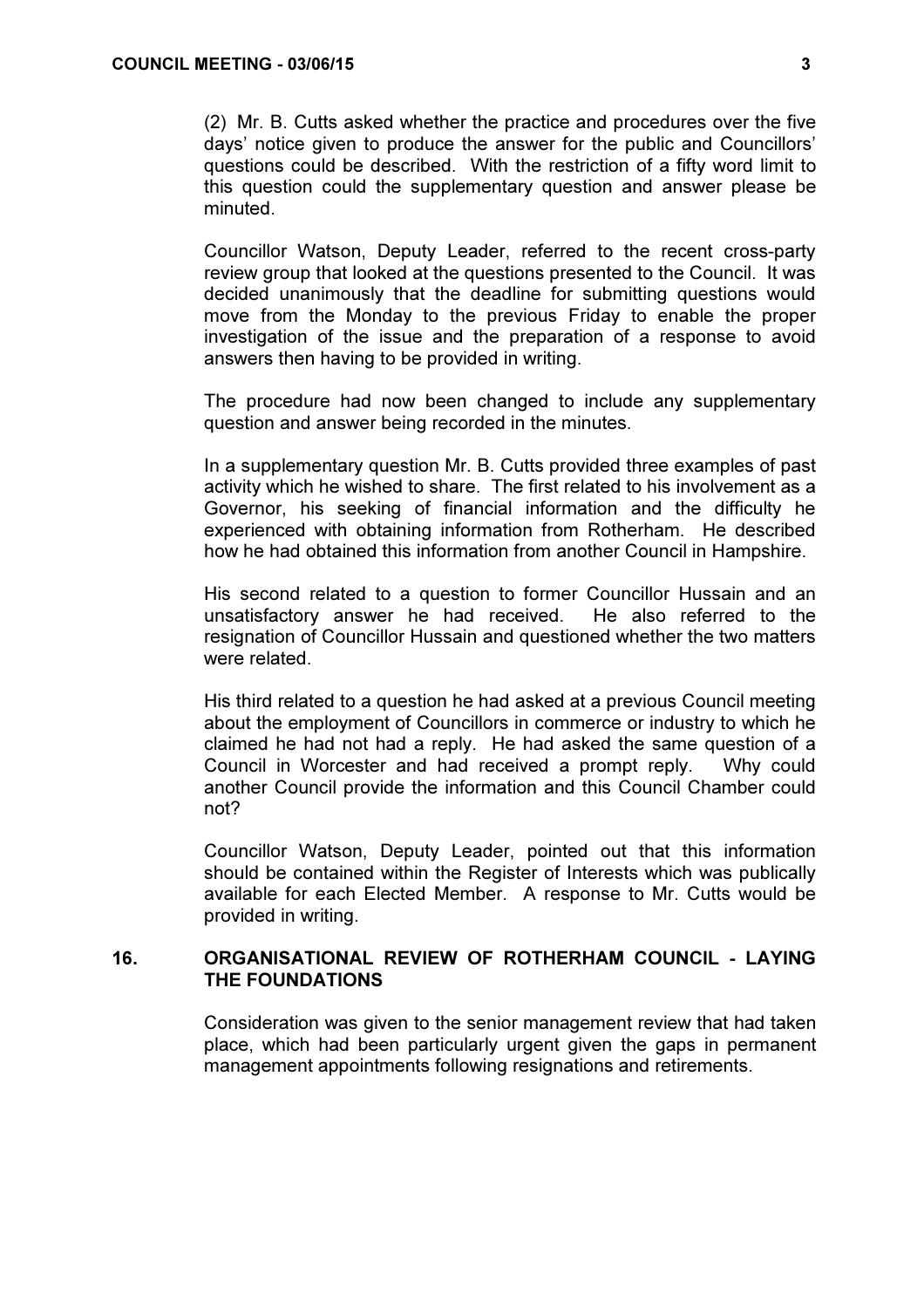Seminars had been held with Elected Members to go through the proposed recommendations in more detail and particularly in specific areas such as the restoration of key parts of the corporate management of the organisation, Democratic Services and the Communications function.

Councillor Parker referred to the new posts being created and the associated estimated costs and was informed by the Leader that these were currently estimated at £218,807. Some of these increased costs could be absorbed by a reduction in management spend following a review.

In a supplementary question Councillor Parker was pleased to hear a reduction in management to achieve additional funding, but expressed his concern if staff at less senior level were being made redundant.

The Leader expressed his concerns about any redundancies, but pointed out this was a direct consequence of the budget position. However, there would be benefits to the proposals to be implemented.

In addition, Councillor Reynolds referred to a key point in the report relating to effective structures and the consequences of the Council losing its ability to be effective if the capacity to challenge and manage from Elected Members and the Chief Executive was removed.

Resolved:- (1) That the second tier job titles be changed from "Director" to "Assistant Director".

(2) That a post of Strategic Director be created for the new Community Wellbeing and Housing Directorate to include Adults Services and most of Housing and Neighbourhoods Services.

(3) That the Director of Public Health report directly to the Managing Director/Chief Executive.

(4) That the posts of Assistant Director Strategic Commissioning and Assistant Director Independent Living and Support be created for the new Community Wellbeing and Housing Directorate in relation to Adult Social Care Services.

(5) That the existing retitled post of Assistant Director Housing and Neighbourhood Services should be within the Community Wellbeing and Housing Directorate.

(6) That the post of Director of Human Resources be deleted and the creation of an Assistant Chief Executive Partnerships, People and Performance.

(7) That a post of Strategic Director Finance and Corporate Services be created.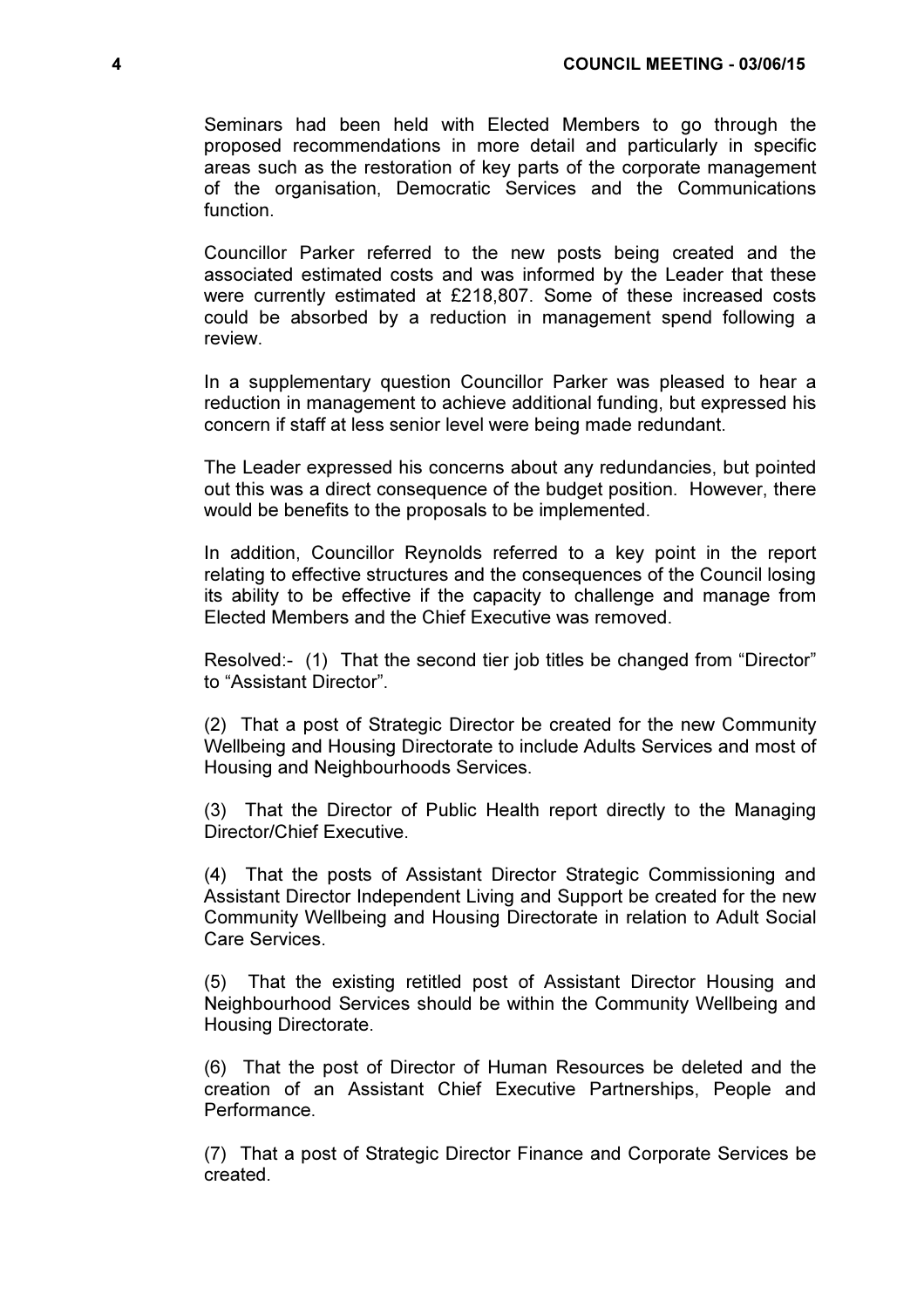(8) That Human Resources be managed by the new post of Assistant Chief Executive.

(9) That Scrutiny be included in Democratic Services, creation of a Democratic Services Manager post and transfer of Democratic Services into the management of the Assistant Chief Executive.

(10) That a new Corporate Performance Team be created initially from existing staff from within the Authority.

(11) That the Equalities function be recreated to include responsibilities for helping to support cohesion and to be located in the Policy and Performance Team.

(12) That a post of Voluntary Sector Liaison Manager be created.

(13) That the Communications Team be restructured.

(14) That the post of Director of Transformation (formerly known as Internal Audit and Asset Management) be deleted and the post of Assistant Director, Audit, ICT and Procurement be created.

(15) That a post of Assistant Director of Community Safety be created.

(16) That the transfer of Asset Management permanently into Environment and Development Services be approved.

Mover:- Councillor Read Seconder:- Councillor Watson

#### 17. COMMUNITY GOVERNANCE REVIEW - ORGREAVE PARISH

 Councillor Hughes outlined the details of the request for a Community Governance Review following receipt of a petition from Orgreave Parish Council. This related to the proposal to alter the existing boundary of the Parish of Orgreave to enable a separate parish to be formed for the new development known as Waverley.

It was also noted that there was a requirement for residents of the new Waverly development to pay an additional management fee towards the management of their green space.

Resolved:- (1) That a Community Governance Review be undertaken in the Parish of Orgreave.

(2) That the Terms of Reference for the Review be approved.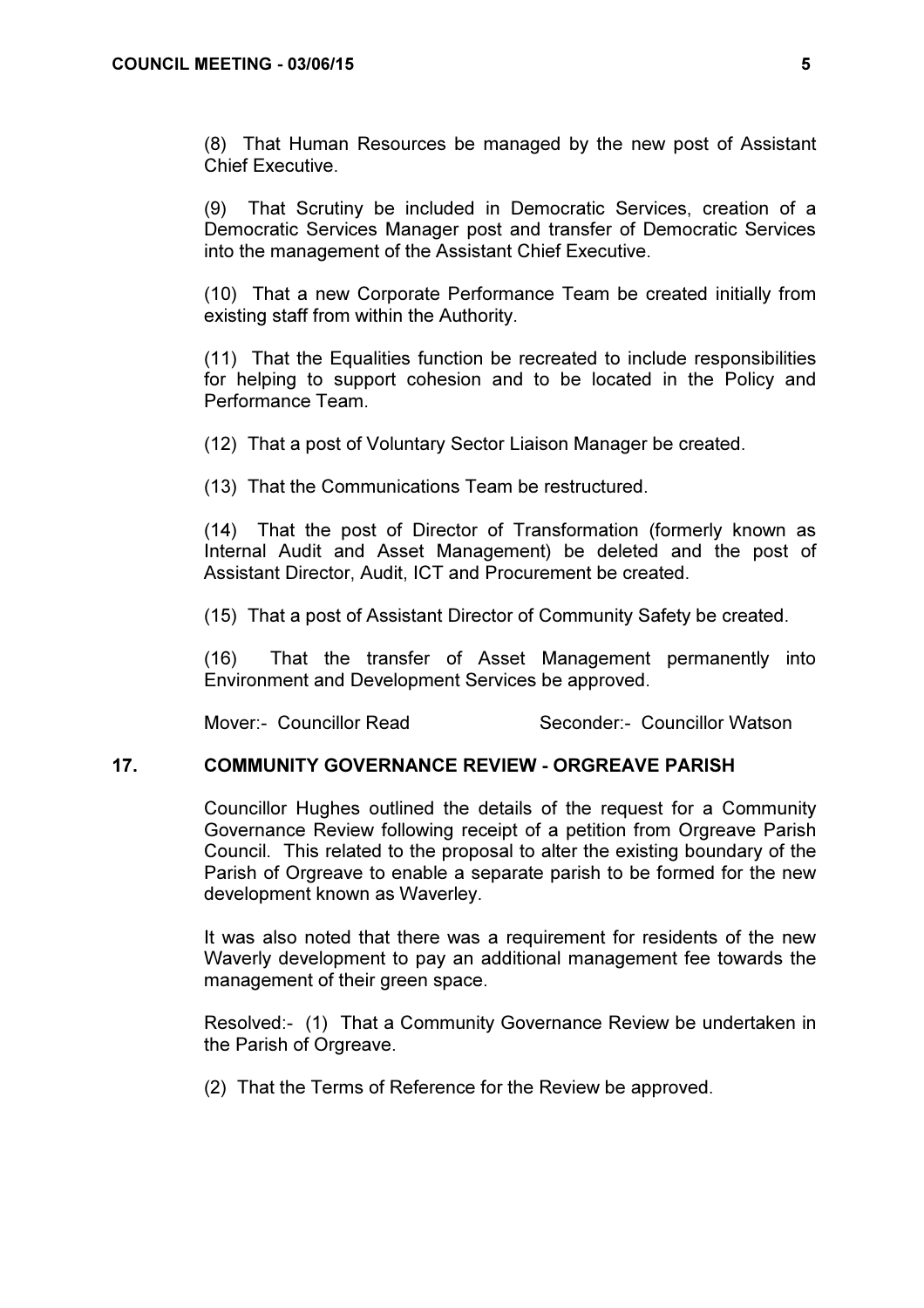(3) That a further report be submitted with the results of the consultation exercise.

Mover:- Councillor Read Seconder:- Councillor Watson

# 18. GOVERNANCE REVIEW OF ROTHERHAM METROPOLITAN BOROUGH COUNCIL

 Consideration was given to a report outlining the reasons prompting a review of the governance arrangements for the Council and proposed Terms of Reference.

The Commissioners wished to collect the views of Members and the community of Rotherham on governance arrangements before they submitted their views on the most effective and efficient form of governance. Accordingly, a group of Elected Members was to be established to review and examine the issue and report the views of the political parties and of the Independent Councillors. Membership of the review group would require commitment as there was a significant amount of work to be undertaken over the course of the next six months.

Councillor Read, the Leader, in moving the report recommended an amendment to replace the objectives of the Review Group at 3.2 of the report to new read:-

- Consider the purpose, role and duties of Elected Members in Rotherham, to include decision-making, scrutiny, community leadership and representation, and outline how these are to be met in the recommended governance model.
- Review the Scheme of Delegation; ensuring the appropriate levels of delegation to officers and Councillors, and between executive arrangements and decisions of the full Council.
- Ahead of the Local Government Boundary Commission for England's electoral review, consider the appropriate number of Elected Members that will be required under the new governance arrangements.

Councillors Parker and C. Vines believed the current terms of reference were broad enough to include elements of the amendments above and questioned why the amendment was required.

Resolved:- (1) That the Terms of Reference for the review be approved with the revisions indicated above.

(2) That the the size and membership of the review group be approved to include ten Elected Members.

Mover:- Councillor Read Seconder:- Councillor Watson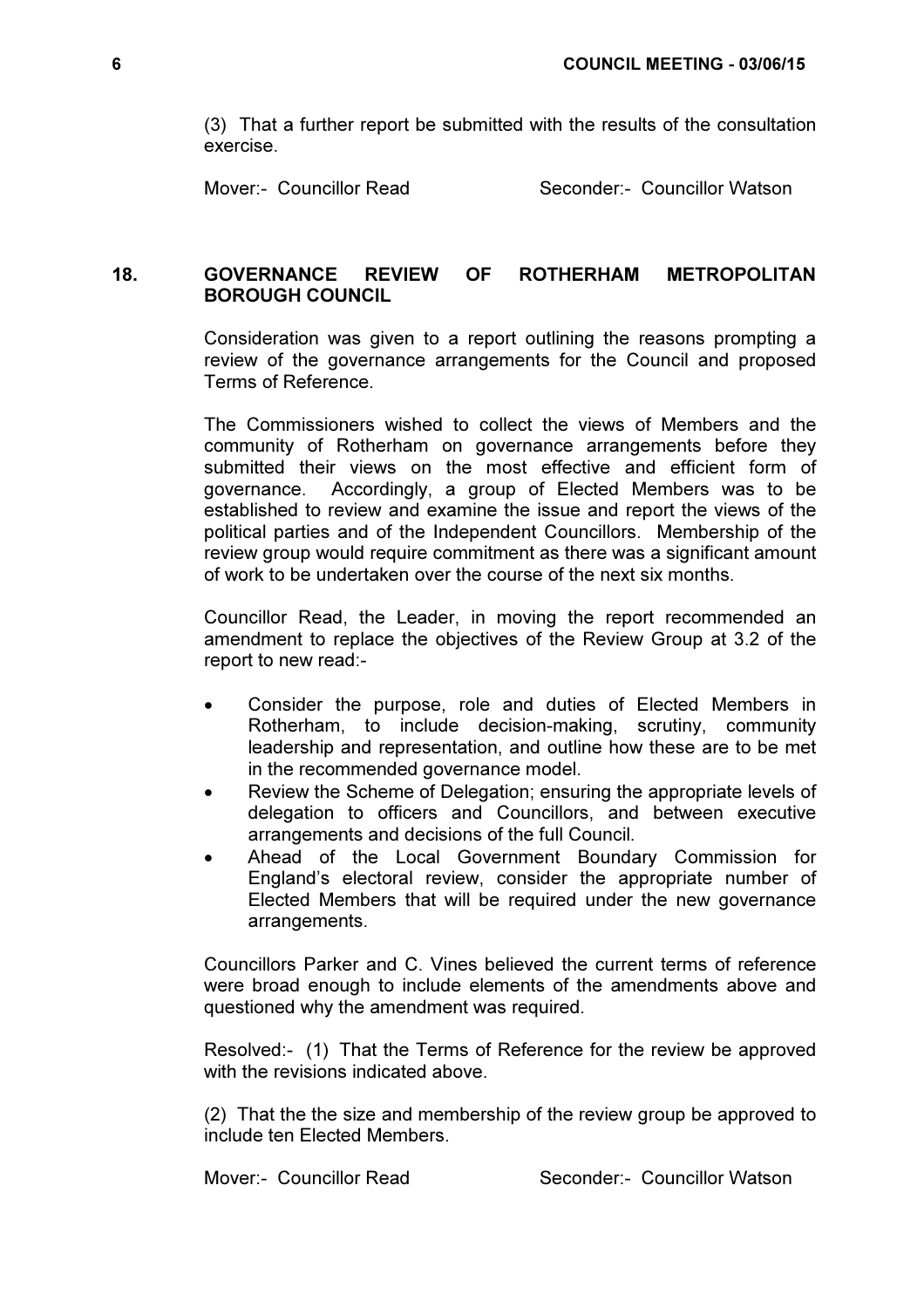# 19. ADOPTION OF A REVISED STATEMENT OF COMMUNITY INVOLVEMENT

 Consideration was given to the outcome of the consultation that had taken place on a draft revised Statement of Community Involvement.

Section 18 of the Planning and Compulsory Purchase Act 2004 (as amended) required the Council to produce a Statement of Community Involvement (SCI) which set out how and when stakeholders could influence new planning policy documents covering Rotherham, how information would be communicated and the ways in which individuals and organisations could comment on planning applications. It was critical in encouraging engagement in the planning process with the communities and stakeholders of Rotherham and a range of other statutory consultees.

Since adoption of the existing Statement of Community Involvement in 2006, the national planning context had changed significantly. The changes meant that a Statement of Community Involvement was no longer a development plan document and was not subject to independent examination. The contents of what a Statement of Community Involvement should contain were also now much less prescriptive, however, for a development plan document to be found sound at examination in public must demonstrate that it had been prepared in accordance with the Council's adopted Statement of Community Involvement.

The current Statement of Community Involvement had been revised and refreshed to create a new simplified and user-friendly document that was fit for purpose. It had been subject to a six week consultation period between  $13<sup>th</sup>$  October -  $24<sup>th</sup>$  November, 2014. Representations had been received from nine individuals/organisations.

Reference was made by Councillor Jepson to the key stages in the production of the Community Infrastructure Levy and he asked if he could be provided with the full timetable.

Councillor Read, the Leader, confirmed the Strategic Director for Environment and Development Services would be asked to provide the information.

Resolved:- (1) That the current Statement of Community Involvement be withdrawn.

(2) That the revised Statement of Community Involvement be adopted.

Mover:- Councillor Read Seconder:- Councillor Watson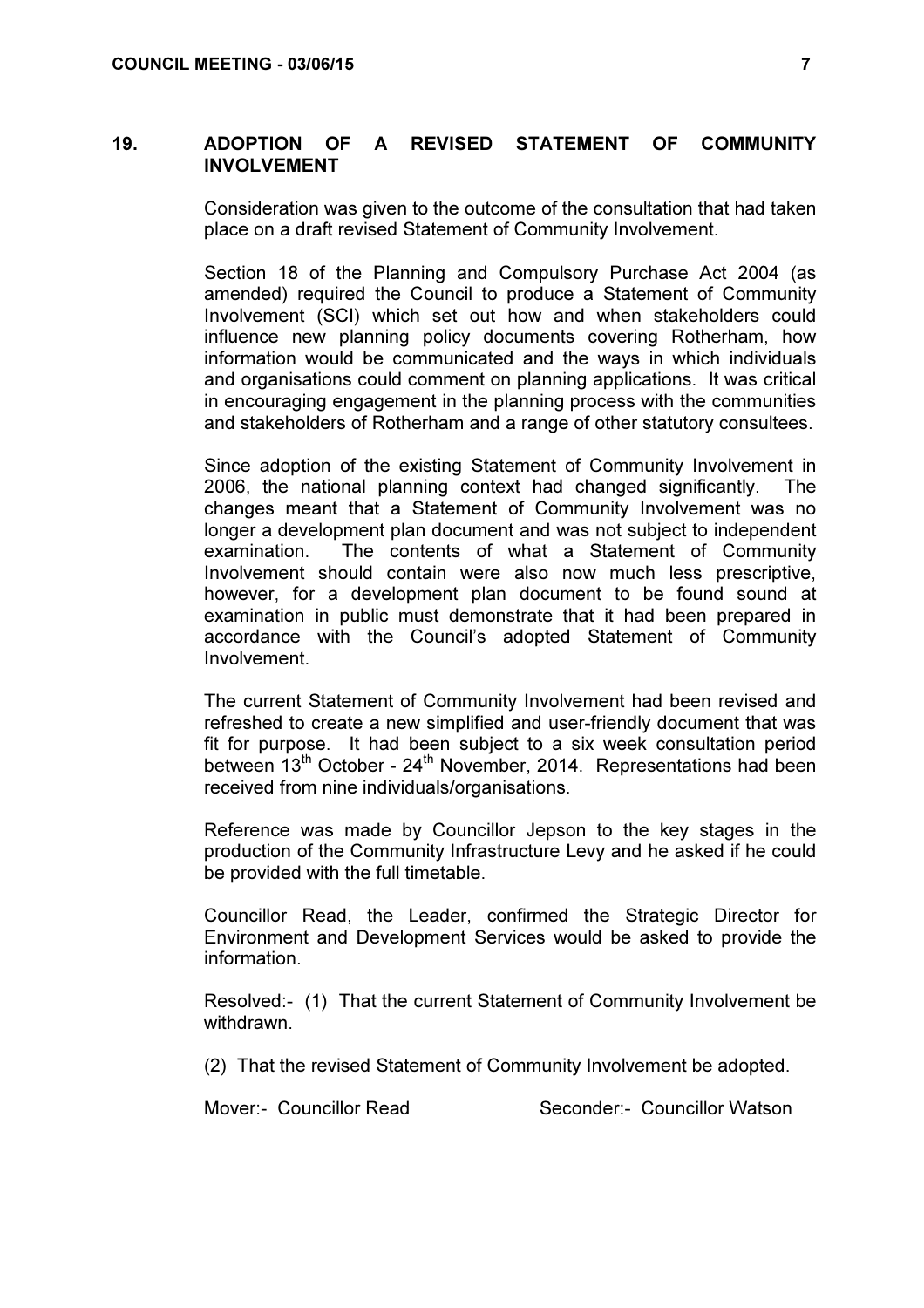# 20. CHANGES TO DISCIPLINARY PROCEDURES FOR SENIOR **OFFICERS**

 Consideration was given to a report setting out changes to staff and disciplinary procedures in respect of the Head of Paid Service, the Section 151 Officer and the Monitoring Officer positions.

Section 28(6) of the Localism Act 2011 (the Act) required local authorities to have in place arrangements under which allegations against any of the Head of Paid Service, Section 151 Officer or Monitoring Officers could be investigated and decided upon. The Authority was currently required by the Local Government and Housing Act 1989 to appoint a Designated Independent Person whose views were to be sought and taken into account by the Authority before it made a decision. However, the Secretary of State had now issued new regulations which had the effect of requiring the Council to adopt new Standing Orders removing the requirement for a Designated Independent Person.

Now the decisions regarding disciplinary processes would be taken by full Council. An Independent Panel would be established which would investigate the proposed dismissal and any representations from the officer concerned. Council must then consider any advice, views or recommendations from the Panel.

The Council was required to invite Independent Persons who had been appointed to the Standards Committee to form part of the Independent Panel. The Council's two current Independent Persons on the Standards Committee had agreed to join the Panel. It was proposed that the total membership of the Panel be 5 and be named 'The Senior Officers Independent Disciplinary Panel'.

The Regulations also limited the remuneration to be paid to Independent Persons on the Panel to the level of remuneration which they would normally receive as an independent person on the conduct regime. At present in Rotherham this amount was an annual payment of £710.

Resolved:- (1) That the changes to staff and disciplinary procedures in relation to the Head of Paid Service, Section 151 Officer and the Monitoring Officer positions be noted.

(2) That the Council's Standing Order No. 31 be removed and replaced with the Standing Order in the schedule to the report.

(3) That the Independent Panel be renamed the 'Senior Officers Independent Disciplinary Panel'.

(4) That the Senior Officers Independent Disciplinary Panel be a standing committee of the Council.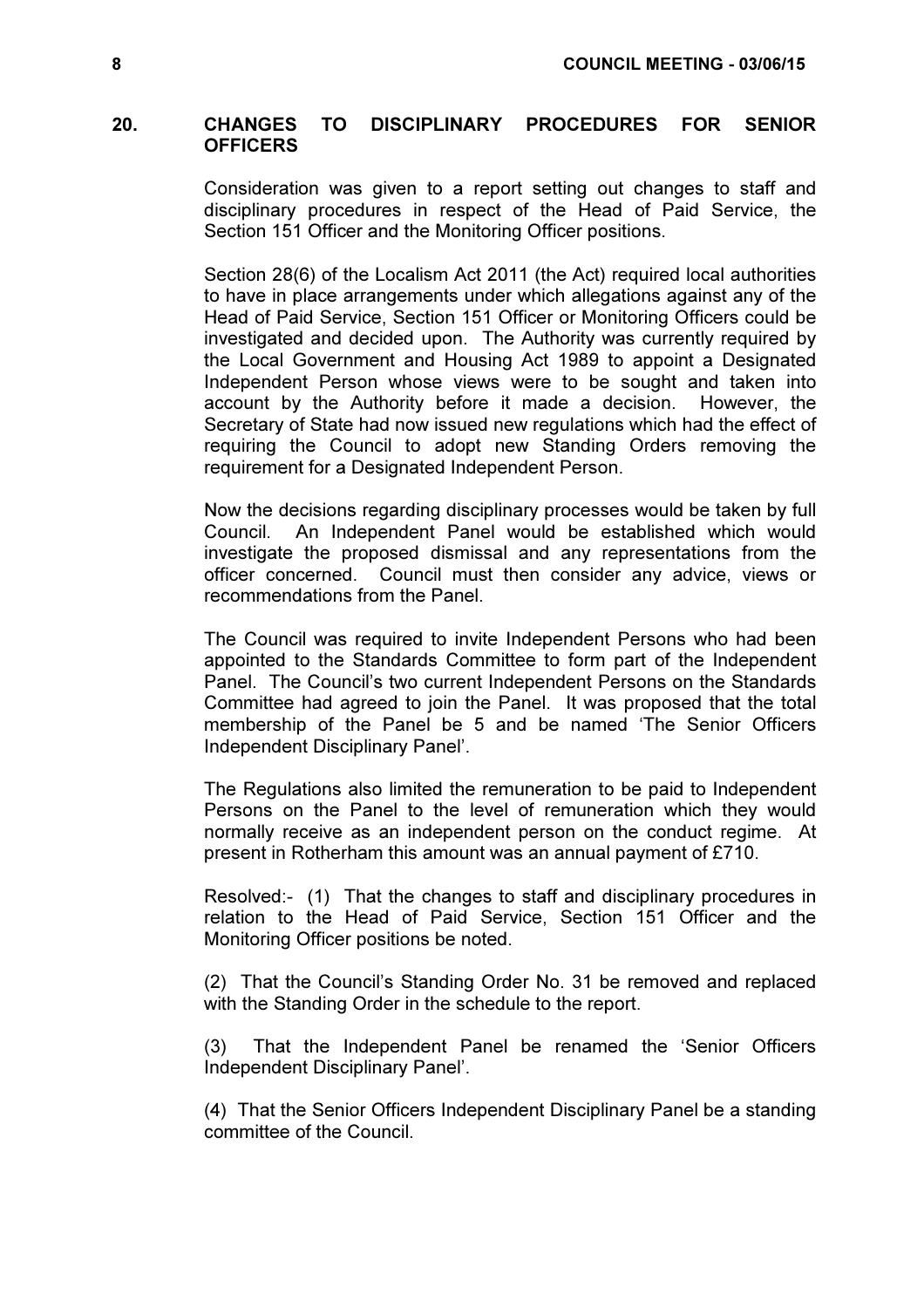(5) That the size of the Panel be three Members and two Independent Persons.

Mover:- Councillor Read Seconder:- Councillor Watson

# 21. STANDARDS COMMITTEE

 Resolved:- That the reports, minutes and recommendations of the meeting of the Standards Committee (Section B) (pages 14B to 20B) be adopted.

Mover:- Councillor Gosling Seconder:- Councillor Pitchley

(Councillors Beck and Jepson both withdrew from the room whilst this item was discussed)

# 22. AUDIT COMMITTEE

 Resolved:- That the reports and minutes of the meeting of the Audit Committee (Section N) (Pages 29N to 38N) be adopted.

Mover:- Councillor Wyatt Seconder:- Councillor Hughes

# 23. HEALTH AND WELLBEING BOARD

 Resolved:- That the reports and minutes of the meeting of the Health and Wellbeing Board (Section S) (Pages 78S to 93S) be adopted.

Mover:- Councillor Roche Seconder:- Councillor Watson

# 24. PLANNING BOARD

 Resolved:- That the reports and minutes of the meetings of the Planning Board (Section T) (Pages 48T to 59T) be adopted.

Mover:- Councillor Atkin Seconder:- Councillor Tweed

# 25. STAFFING COMMITTEE

 Resolved:- That the reports and minutes of the meetings of the Staffing Committee (Section U) (Pages 6U to 8U) be adopted.

In moving and seconding the minutes both Councillors Watson and C. Vines pointed out that market supplements would not be used as a matter of course and each request would be considered on its own merits.

Mover:- Councillor Watson Seconder:- Councillor C. Vines

(Councillor Rose withdrew from the room whilst the item was discussed)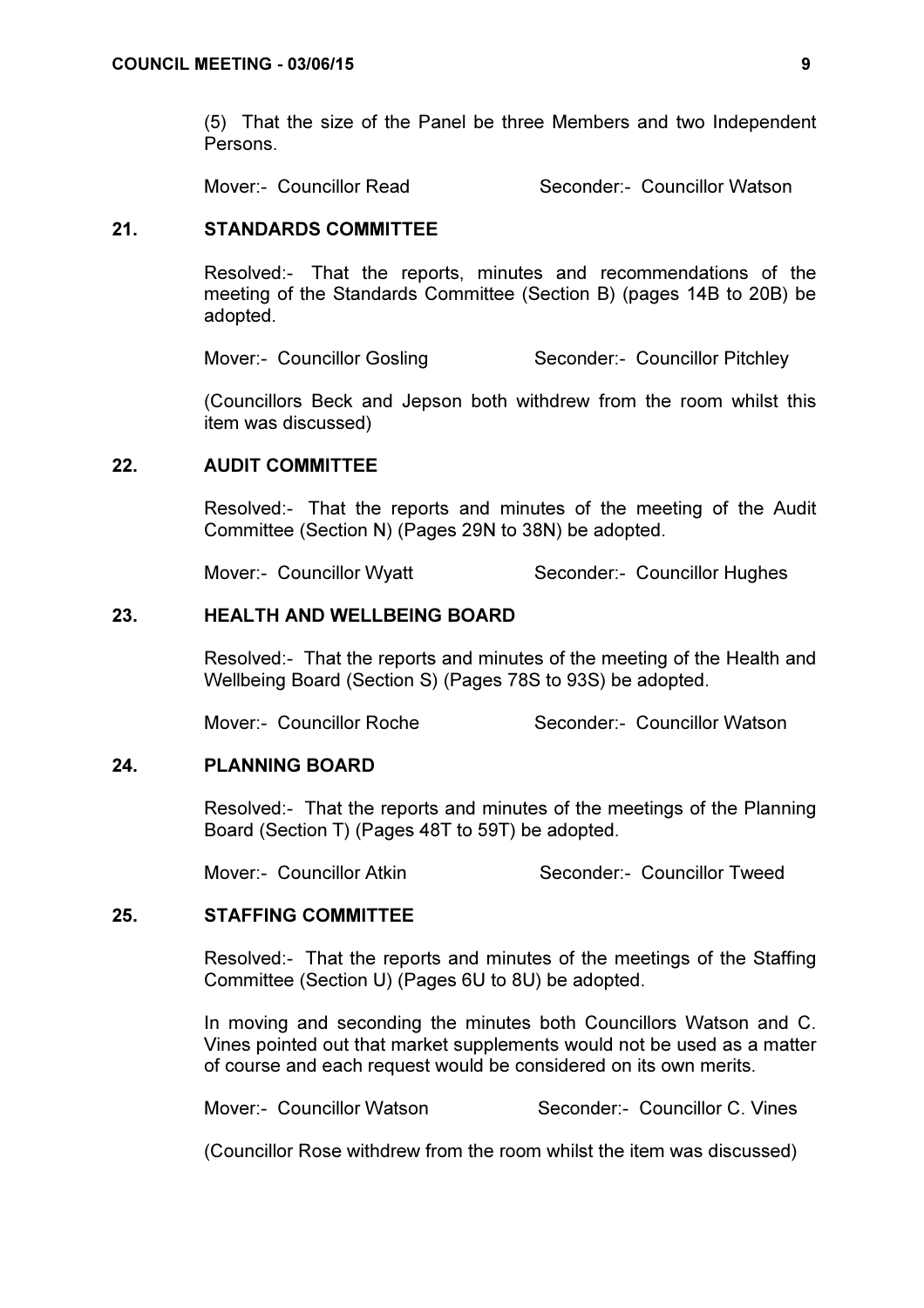# 26. QUESTIONS TO SPOKESPERSONS

There were none.

# 27. QUESTIONS TO ADVISORY CABINET MEMBERS AND COMMITTEE **CHAIRMEN**

 (1) Councillor Cowles asked had the Council received the SCRIF funding to cover the £1m put up for additional broadband cover, bearing in mind the previous indication the Council would get this money back first in December and then in April.

Councillor Read, the Leader, confirmed the Council had not received formal notification from the Combined Authority that SCRIF funding had been secured to meet the local authority match funding contributions in relation to the South Yorkshire Superfast Broadband BDUK contract, the Council's share of which was £1.596m.

At the time that the Council agreed to enter into the BDUK contract it was anticipated that Barnsley MBC, as lead authority, would submit a full business case to the Combined Authority and obtain a decision on SCRIF funding by December, 2014. Due to the complexity of the scheme, Barnsley was unable to achieve this timetable and a revised timetable was agreed early 2015 which envisaged that the full business case would be submitted to the Combined Authority by March, 2015 and a funding agreement secured by June, 2015. The latest position was that the full business case was submitted and approved in May, 2015 resulting in a further month's slippage. The Funding Agreement was now expected to be in place by the end of July.

In a supplementary question Councillor Cowles asked about the broadband coverage, where this was in phases and it there was any copies of documentation?

Councillor Read, The Leader, indicated he would ensure a copy of any maps or documentation was provided.

Councillor C. Vines made reference to the timeframe for implementation and asked if Barnsley were underwriting the contract, what redress did the Council have?

Councillor Read, the Leader, indicated the funding for the Council to meet its share of the cost, but it was not possible to say if there were any additional costs to be incurred by the Council.

(2) Councillor Cowles asked for a brief update on the 'Core Plan', what happened next and when.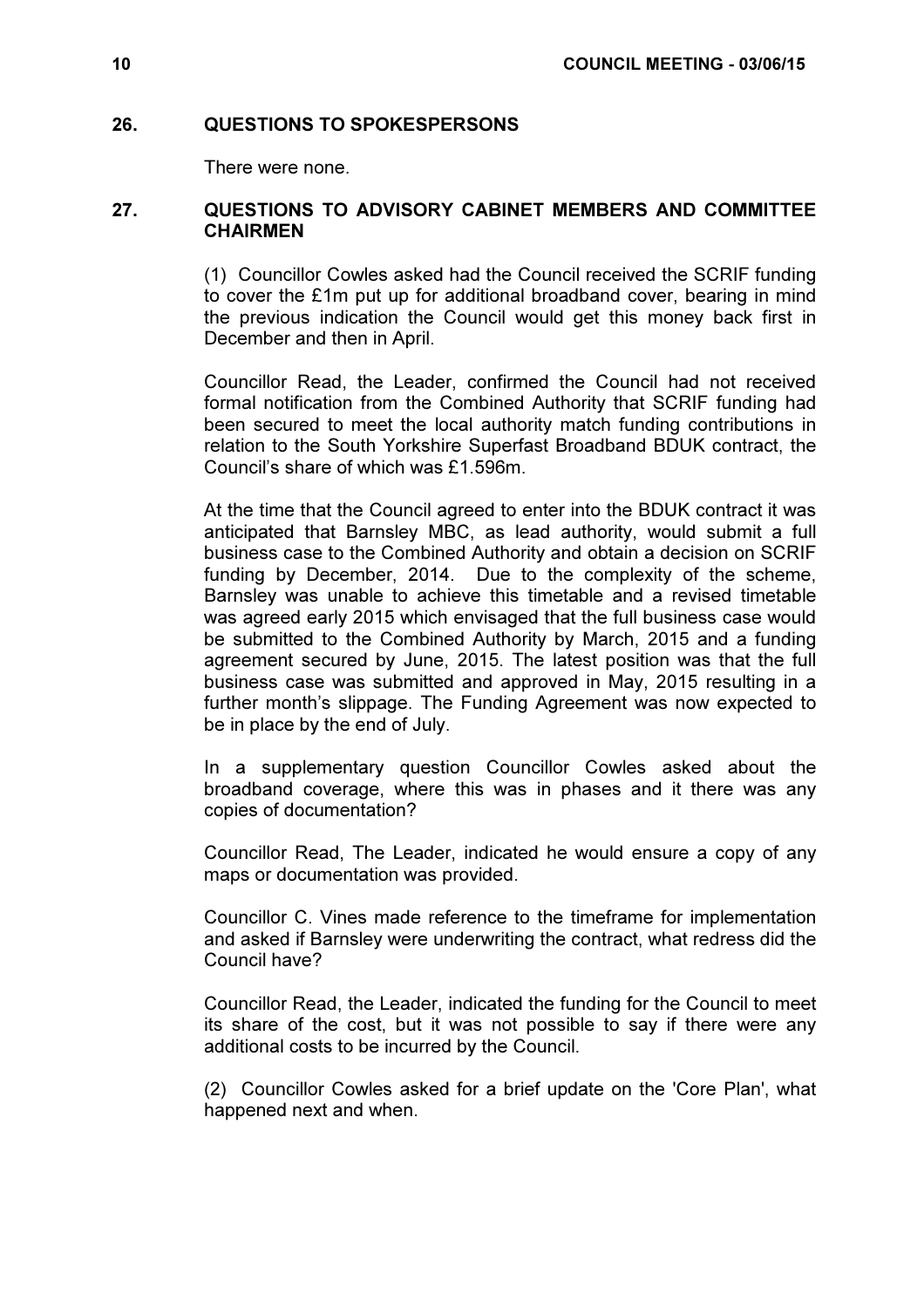Councillor Read, the Leader, confirmed the Local Plan Core Strategy was adopted by the Council on 10th September, 2014. It now formed part of the statutory development plan for Rotherham. To complete the Local Plan, a Sites and Policies document was being prepared which would allocate specific development sites to deliver the Core Strategy's growth targets. It would also set out development management policies to guide decisions on planning applications. A final draft of the Sites ad Policies document was subject to public consultation between 13th October and 24th November, 2014.

The next stage of the process was the "Publication" of the version of the Sites and Policies document that was intended to be submitted to Government. This would entail a six week statutory consultation period for any comments on the document prior to submission. Subject to approval by the Commissioners and Council, the Publication consultation period was programmed to start late September, 2015. Exact dates would be confirmed nearer the time.

In a supplementary question Councillor Cowles asked if there would be any further public meetings and if the public would be allowed to ask questions?

Councillor Read, the Leader, could not offer any specific confirmation, but the public would be invited to submit their views. The consultation process was formally set down as part of the statutory framework.

(3) Councillor Cowles stated that in the Advertiser dated 22<sup>nd</sup> Mav. 2015 Engage Fighting Championships have been given a two year exclusivity deal to stage fights at Magna. Therefore, had the consultancy study to consider the Magna Business Plan and the centre's future been carried out, why have Members not seen the results and cost for the study?

Councillor Read, the Leader, explained the original expectation was that Magna would submit its future business plan to the Council at the beginning of April. This was actually received at the end of April, due to a key member of Magna's team being absent as a result of major surgery. Following the submission of the business plan a formal tendering process to appoint independent consultants was concluded on the  $22<sup>nd</sup>$  May, 2015 with the appointment of PricewaterhouseCoopers LLP, who would undertake the review of the 5 year Business Plan produced by Magna. The submitted cost for the review was £12,850. An initial meeting had been arranged with PwC for the  $15<sup>th</sup>$  June, 2015 to formally agree the scope of the review and to finalise the terms and conditions of the contract with them. A formal report was expected to be received from PwC by the end of July, 2015 but this was subject to finalising the work plan and timetable. A report to the Commissioners on the outcome of the review with recommendations was expected to follow in August, 2015.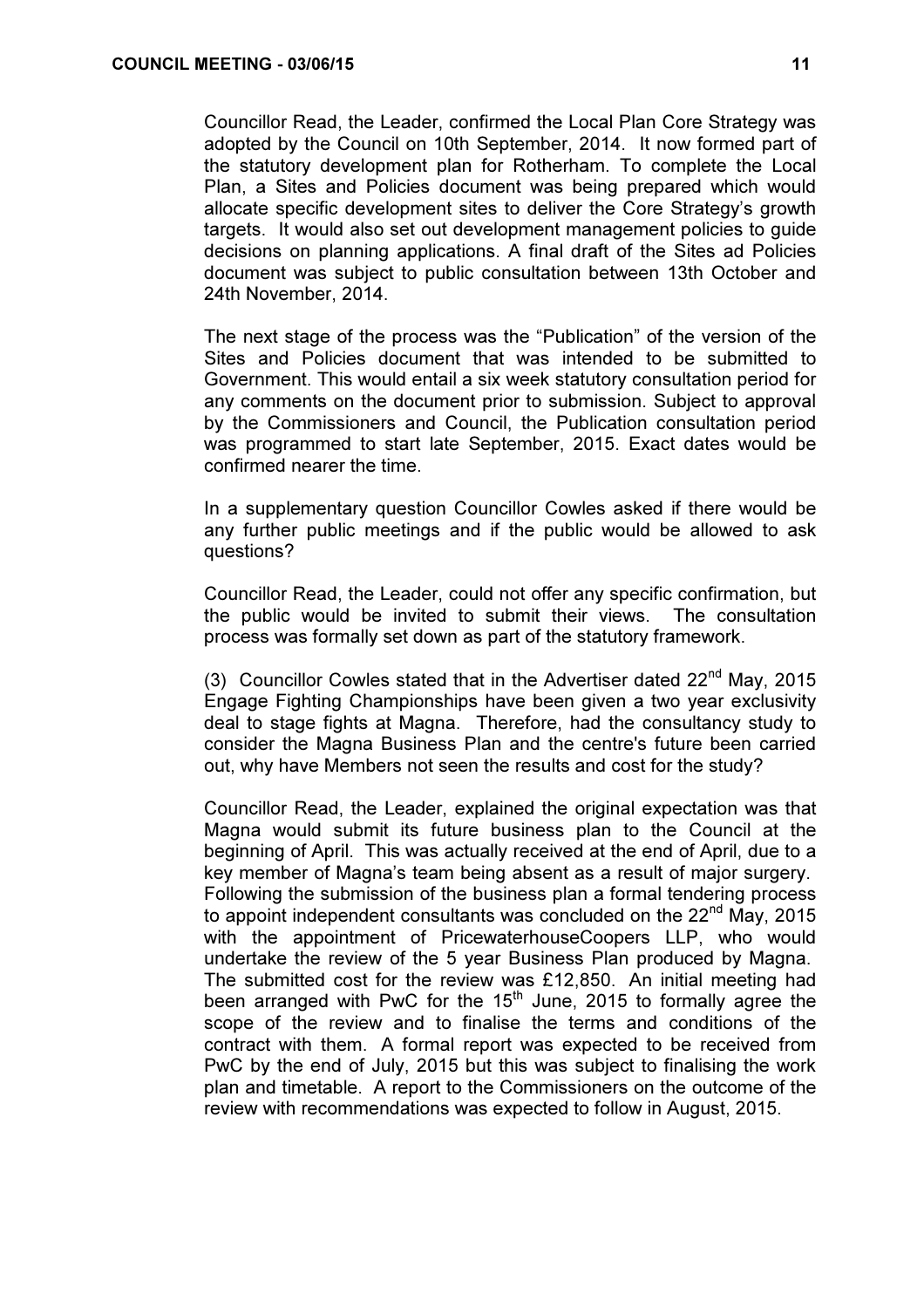In a supplementary question Councillor Cowles referred to the Magna Business Plan which should be considered in the context of what Rotherham needed, alongside hotels and stadiums and should not be allowed to limp from one loan to another. Consideration needed to be given to the whole situation, how the Council viewed Magna in the context of Rotherham with understanding of the development plan as a whole and not just in isolation.

Councillor Read, the Leader, agreed with Councillor Cowles, which was why the study had been commissioned so that the wider areas were included.

In a supplementary question Councillor Reynolds questioned the cost of the study and asked why the Managing Director of Magna was not able to deliver a business plan for the Council?

Councillor Read, the Leader, explained the rationale for the study and the view taken at the time.

In a further supplementary question Councillor C. Vines asked about why the study proposed was not undertaken jointly by the Council, the Stakeholder Group and Chamber of Commerce as there was no evidence of business people being involved in funding Magna in the past.

Councillor Read, the Leader, confirmed funding had been provided previously, but the Council was the biggest creditor to Magna which had prompted the decision for this to be reviewed.

(4) Councillor Cowles asked for confirmation that RMBC had a judgement  $\alpha$  against them on the 25<sup>th</sup> February, 2015 in a claim against the Secretary of State for Business Innovation and Skills which was heard on the  $22^{nd}/23^{rd}$  October, 2014 and also asked if the majority party aware of this action prior to it taking place?

Councillor Read, the Leader, confirmed this related to the distribution of E.U. funding and the majority party was aware of the proceedings before they were commenced. The former Leader confirmed the decision for the Council to be a party to the proceedings, together with the other South Yorkshire authorities.

In a supplementary question Councillor Cowles asked if he could be told the cost of the legal action.

Councillor Read, the Leader, confirmed this would be provided in writing.

In a supplementary question Councillor Parker referred to the costs involved in this judgement and how he received the information too late to enable him to put a question into Council. He, therefore, asked who had made the decision to take the court action forward believing they could win the case.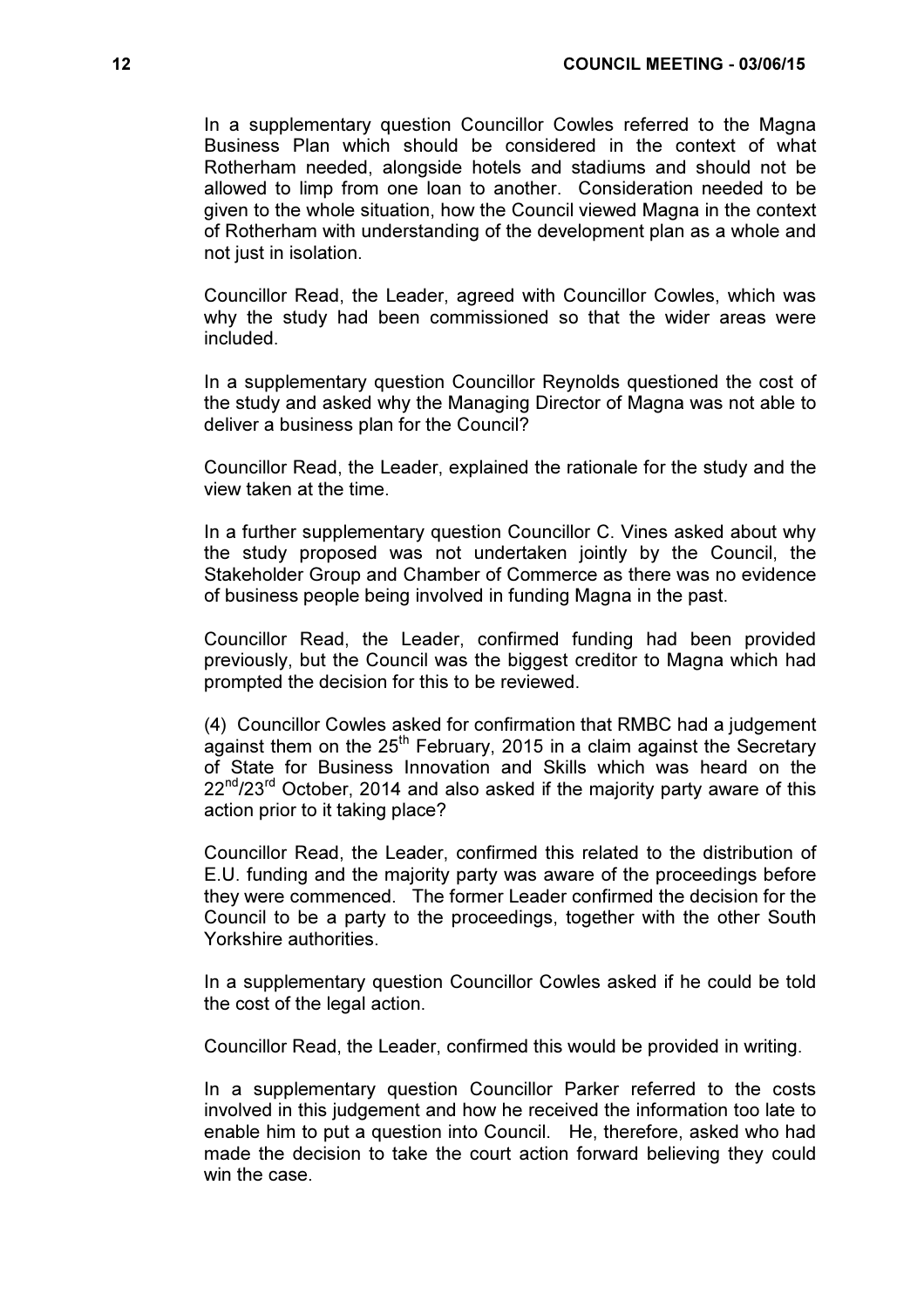Councillor Read, the Leader, confirmed this would have been minuted at the time as to when the decision to take forward the legal action had been approved.

In a further supplementary question Councillor Parker expressed his concerns that this information had not been shared with Opposition Elected Members as he only found out by accident when it appeared in the Rotherham Advertiser.

Councillor Read, the Leader, acknowledged that information should have been shared with all Elected Members and that work was taking place on a briefing note for Elected Members sharing information which should be finalised in the next few weeks.

(5) Councillor M. Vines asked, with the Council in severe austerity measures and penny pinching, why it had stopped buying a drink on Remembrance Sunday for the town's veterans, which had been custom for many years. Instead why not sell the ET1 number plate (Mayoral car), which was only a vanity item and brought nothing to the town?

Councillor Read, the Leader, explained that with regards to the selling of the car registration ET1, any sale proceed would be a capital receipt and, therefore, could only be used to fund capital expenditure and not operational services.

In a supplementary question Councillor M. Vines asked if the drinks at Remembrance Sunday would be reinstated, but also referred to her own personal circumstances where only her husband, Councillor C. Vines, had been invited to the Armed Forces Day when herself and their son, who was serving in the Armed Forces, was not able to participate. There were many young people in this town who were serving in the Armed Forces.

Councillor Read, the Leader, explained that there was a civic parade which was for Elected Members, rather than their families, to participate in. He did understand Councillor M. Vines' sentiments.

The Mayor, to assist, explained the rationale behind her reductions in the civic budget, which included ending the use of a "free" bar used by a range of people, but gave her undertaking that she would personally pay for a drink for veterans.

The Mayor also confirmed the circumstances provided by Councillor M. Vines and Armed Forces Day would be considered in more detail.

Councillors C. Vines and M. Vines expressed their frustrations and their disappointment at the parade arrangements for Armed Forces Day, but wished to point out this was not about obtaining food or drink for free, as they were willing to pay or provide any funds to allow the veterans of this town a drink.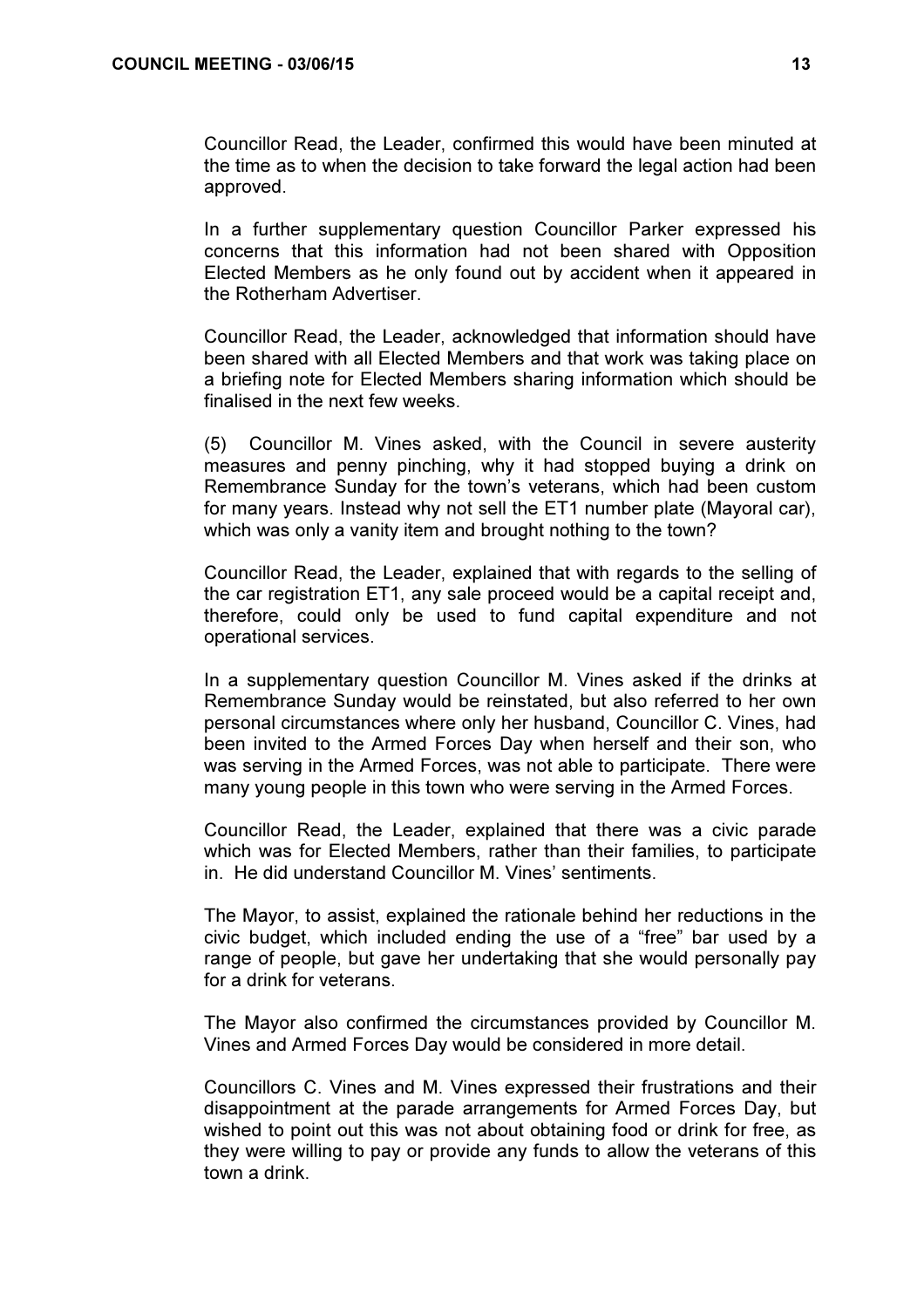(6) Councillor Reynolds asked how many people – in total – went on the month long trip to China (split between Councillors and non-Councillors) and asked could he have the assurance and empirical proof that there was zero cost for this trip to Rotherham Council taxpayers?

Councillor Read, the Leader, explained the trip to which Councillor Reynolds was referring to was a private holiday. There had been no cost to the Rotherham public purse in arranging, organising or procuring the trip referred to.

In a supplementary question Councillor Reynolds asked for proof that this was indeed a private holiday.

Councillor McNeely was one of the Elected Members who had been on the trip and confirmed she had paid for her own trip, along with twenty other people.

Various Members expressed their concern at having to provide proof when they were taking personal holidays and that this was not felt to be appropriate.

(7) Councillor Reynolds asked, on the topic of Pool Green Roundabout, whether the cost to RMBC taxpayers be confirmed as £1 million in total.

Councillor Sims, Advisory Cabinet Member for Waste, Roads and Enforcement, reported that the original bid to the Department for Transport (DfT) Pinch Point fund approved by Cabinet on  $6<sup>th</sup>$  February, 2013 was for two schemes: A630 Old Flatts Bridge major bridge maintenance scheme and A630 Pool Green Roundabout junction improvement.

The estimated total value of the two Pinch Point schemes at the time of the bid was approximately £8M, £3M for A630 Old Flatts Bridge and approximately £5M for A630 Pool Green Roundabout. The DfT's Pinch Point Fund would only provide a maximum contribution towards any scheme of 70%. The amount of DfT funding sought for the A630 Pool Green Roundabout scheme was therefore approximately £3.5M.

The Council had to provide a 30% match-fund contribution towards the A630 Pool Green Roundabout scheme and this included £1M of Council borrowing. The total funding breakdown for the scheme at the time the bid was submitted is set out in Table 1 below: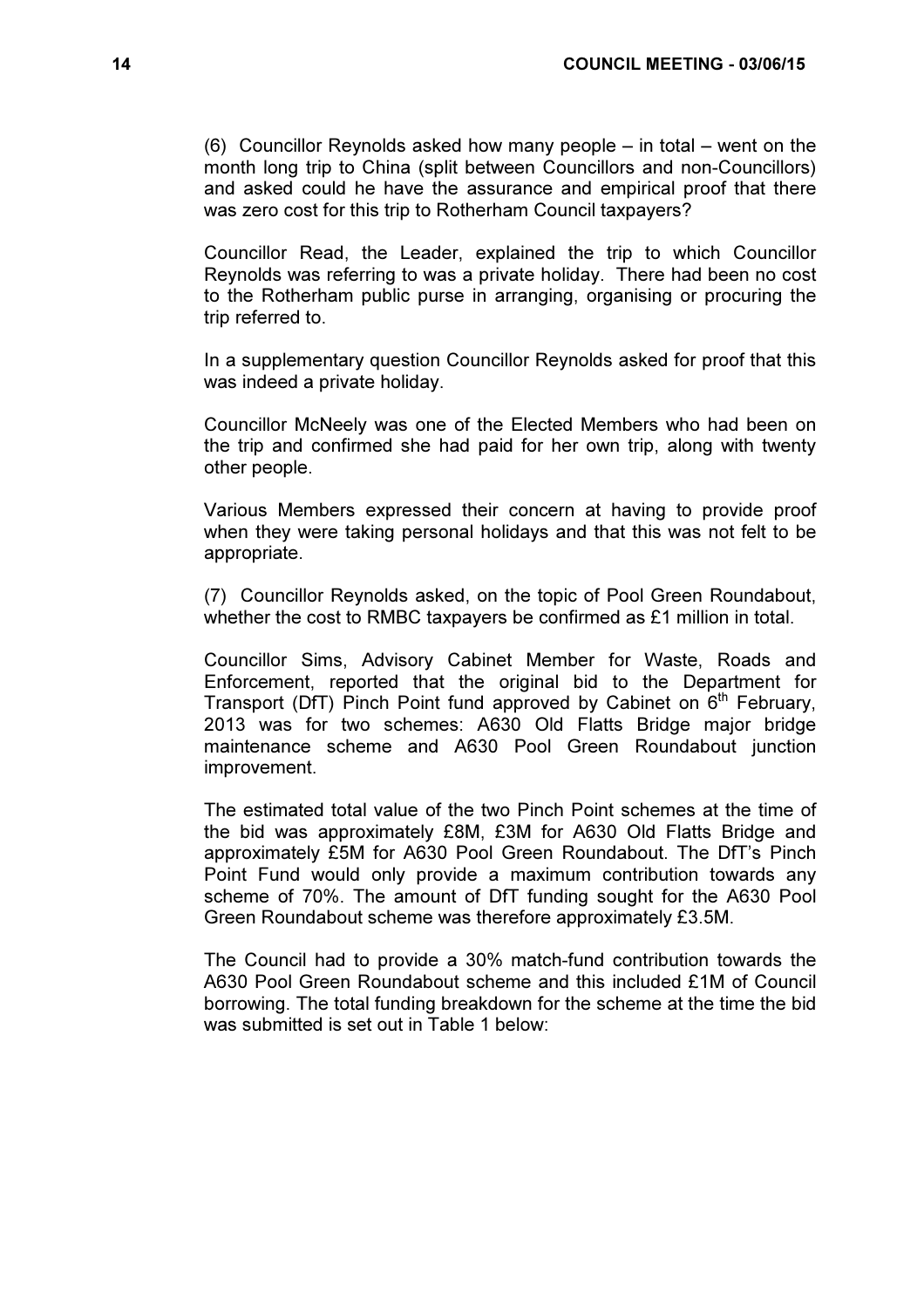| <b>Funding Source</b>      | Amount $(E)$   | <b>Notes</b>           |
|----------------------------|----------------|------------------------|
| Department for Transport - | 3,438,014      |                        |
| <b>Pinch Point fund</b>    |                |                        |
| <b>Council Borrowing</b>   | 1,000,000      |                        |
| Local Transport            | Plan   473,202 | 30% local contribution |
| (Integrated Transport)     |                |                        |
|                            |                |                        |
| ⊺otal                      | 4,911,216      |                        |

Table 1: Original funding profile at the time of the pinch point fund bid (February 2013)

Since the scheme was originally approved by the DfT the funding contributions towards the scheme have developed, most notably following the successful bid and award of European Regional Development Fund (ERDF) grant of £1,166,267 towards the scheme. Through detailed design, which commenced after the DfT had awarded funding, the scope of the scheme increased to include additional U-turn facilities, which resulted in an increased total scheme cost. The current funding breakdown for the scheme was set out in Table 2 below:

# Table 2: Current funding profile

| <b>Funding Source</b>         | Amount (£) | <b>Notes</b>           |
|-------------------------------|------------|------------------------|
| Department for Transport -    | 3,438,014  |                        |
| <b>Pinch Point Fund</b>       |            |                        |
| Capital<br>Revenue<br>to      | 40,000     |                        |
| Contribution                  |            |                        |
| <b>Council Borrowing</b>      | 408,000    |                        |
| Section<br>106<br><b>RUFC</b> | 52,000     |                        |
| obligation                    |            | 30% local contribution |
| Regional<br>European          | 1,166,267  |                        |
| Fund<br>Development           |            |                        |
| (Awarded 03.10.14)            |            |                        |
| Plan<br>Transport<br>Local    | 35,000     |                        |
| (Street Lighting)             |            |                        |
|                               |            |                        |
| Total                         | 5,139,281  |                        |

The Council's direct contribution towards this scheme was, therefore, currently expected to be £483,000, which was funded from a reduced Borrowing contribution of £408,000, a revenue contribution towards the scheme of £40,000 (provided in 2013/14), and a Local Transport Plan (Street Lighting Maintenance) contribution of £35,000.

In terms of the Council Borrowing of £408,000 the Council would not borrow specifically from any lender for an individual scheme like Pool Green roundabout rather all the Council's borrowing requirements were pooled and sourced from the Public Works Loan Board (PWLB) or the Market, e.g. Banks. The approximate financing costs on the £408k were £23k per annum.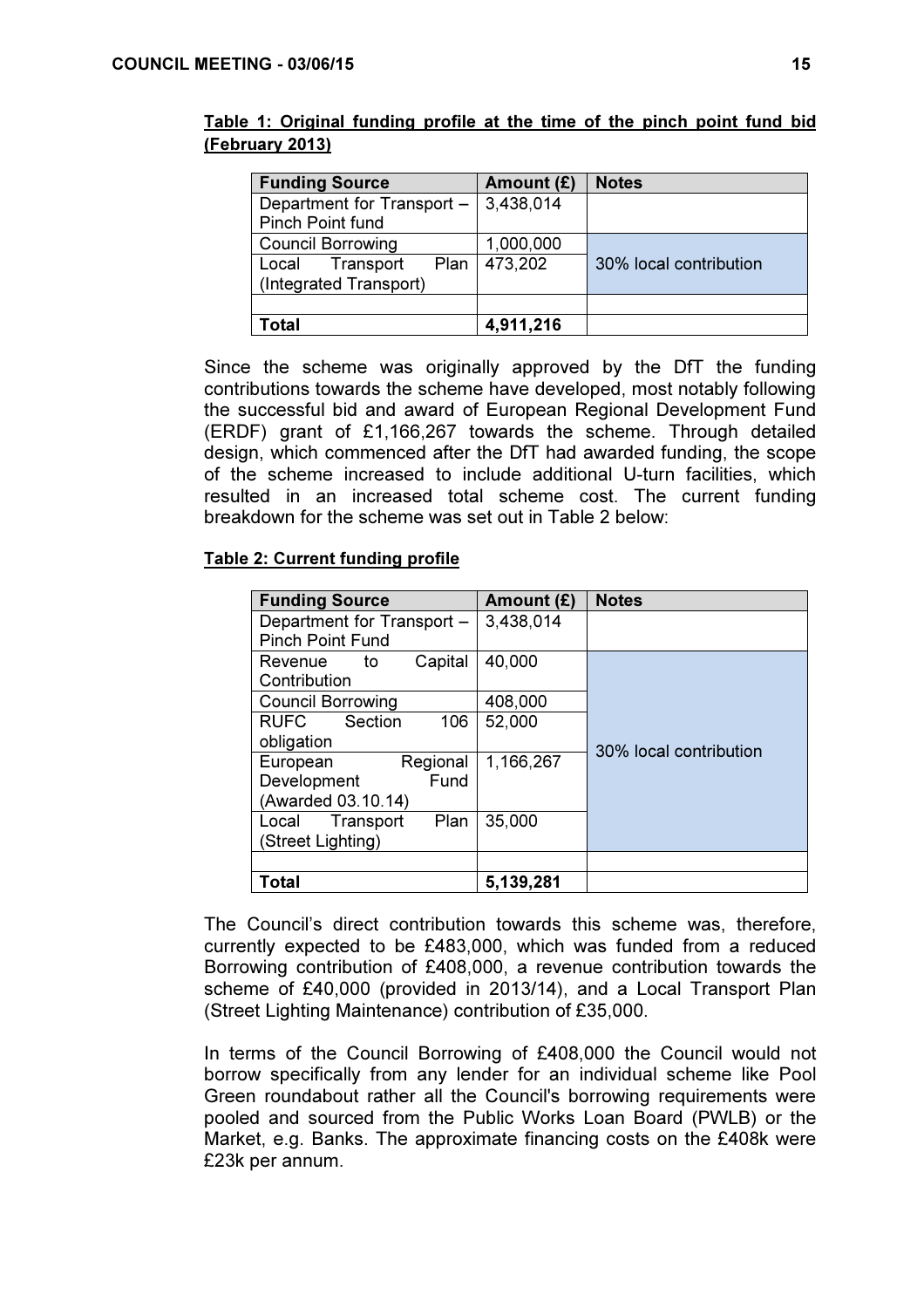(8) Councillor Reynolds asked what the Pinchpoint Fund was that contributed £8 million to the cost of the Pool Green Roundabout Project?

This answer was contained in the response to Question 7.

(9) Councillor Reynolds asked who decided that the £1 million spent on Pool Green Roundabout could not have been better spent on existing decaying roads.

This answer was contained in the response to Question 7.

(10) Councillor Reynolds asked was there any update from the Police or Police and Crime Commissioner on progress on prosecutions regarding child sexual exploitation?

Councillor Read, the Leader, confirmed that, as Members were aware, the National Crime Agency was investigating allegations of child sexual exploitation, which occurred between 1997–2013. This was a huge operation and it was hoped that in time all those guilty of these horrendous crimes in the town would be brought to justice.

In terms of Operation Clover - the South Yorkshire Police-led investigation into child sexual exploitation in Rotherham, which commenced before the appointment of the National Crime Agency - there have been 12 suspects arrested to date. Most recently, on 27th May, it was confirmed that a 32 year old man had been arrested in Rotherham on suspicion of child sexual exploitation offences between 1999 and 2003. South Yorkshire Police was currently consulting with the Crown Prosecution Service following these arrests and support was being provided to victims that have shown such bravery in providing evidence.

Clearly, Operation Clover was an ongoing investigation and the Council must not in in any way jeopardise the likelihood of further arrests, charges and prosecutions. Hence, at this time the Police's most recent update confirmed the 12 arrests, and everything would be done to work with Police colleagues on targeting the perpetrators, securing prosecutions, and supporting the victims of child sexual exploitation.

It was important that all the Council supported the Police - not only making arrests, but securing safe convictions. In some cases given the complexity of these investigations this could take time.

Councillor Steele also pointed out that he had met with officers to look at how this very important work could be taken forward and a meeting had taken place with Lead Commissioner Sir Derek Myers to look at the work programme.